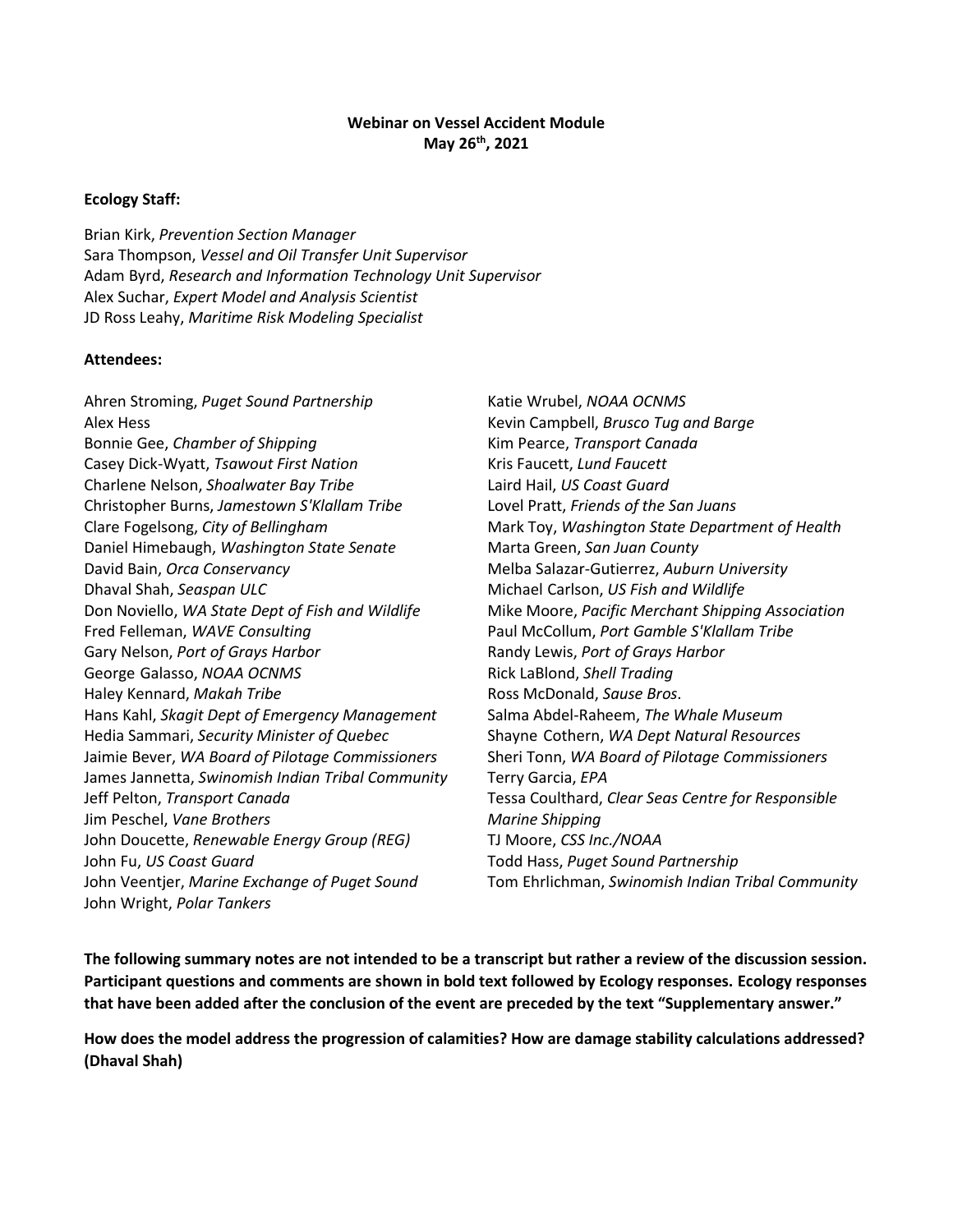JD Leahy: The model treats spill events as one-time events – it doesn't explore the complexity of how a spill may evolve over time. It does not include damage stability considerations, for instance. Instead, the model works to simplify and aggregate complex accident and spill event information.

### **You mentioned that the human factors can't be considered quantitatively; can rest hours, fatigue, drills, training be addressed qualitatively in this analysis? (Dhaval Shah)**

JD Leahy: We'll talk more about human factors and probabilities later. The challenge we are facing in terms of representing these quantitatively comes down to available data. We may know that generally training is a good thing, but it is hard to quantify that system-wide.

### **I understand that you aren't using human or corporate factors (such as tanker ownership). Lloyds and Coast Guard has data on accidents -- will this information be used to inform the model? (Paul McCullen)**

JD Leahy: We may be able to include some of the factors that you reference, but only if we are able to find enough data to support their inclusion. If there are enough occurrences, then we might be able to make estimates correlating some of these factors to hazard probability. We have access to Coast Guard, Lloyds and other datasets, and will be referencing them for this work.

## **Another item to consider is loss of barge or failure of a tow wire. Does the model factor in a tug going into irons and causing a roll over? (Rick LeBlond)**

JD Leahy: In our current approach incidents precipitated by a tow wire failure are captured in the existing set of categories. If a parted wire results in a collision, the accident would be captured in the collision category. If a parted wire results in a grounding, the grounding category, etc.

Adam Byrd: We are hoping to capture all items in one of 3 ways: Implicit, explicit, or consolidated in another category. We will make sure that the data reflects hazard probability in one of those 3 ways.

**Tow wire frequency of failure is close to zero. There are emergency tow wires that can be used and Vane also has manned barges. There are also now escorts in Rosario. Because of all of this, the probability of losing a tow is very low now. Does the model take pre-booming of oil transfers into account to address the lower consequences of a spill due to pre-booming? (Jim Peschel)**

JD Leahy: Interesting comment on pre-booming. We will consider that.

## **Seasonality is important to consider. I am interested in whether vessels call in clusters – are we seeing more traffic toward the weekend verse during the week? (Fred Felleman)**

Alex Suchar: That question is on the list of things for us to investigate. We are focusing on the structure of the model at the moment. Trends should show up as we continue to populate the system with data and simulated vessels.

### **Are you working with AIS data from 2019? (Fred Felleman)**

Alex Suchar: Our working dataset consists of AIS data from 2018.

### **Modeling is always limited by availability of data. It's always challenging to find the best data to draw from. (Fred Felleman)**